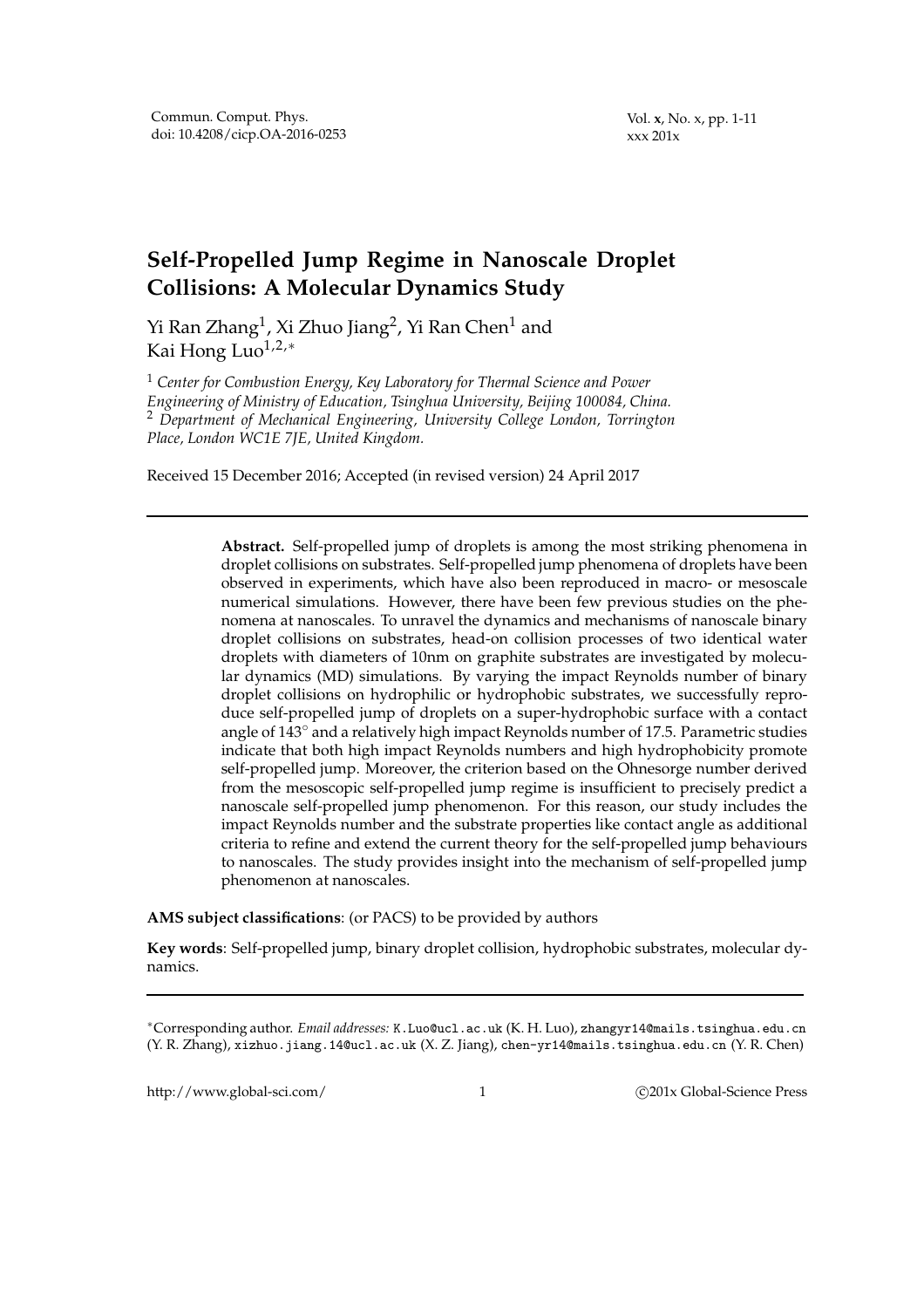## **1 Introduction**

Self-propelled jump of droplet phenomena, depicting that a large droplet formed by binary droplet collisions on a super-hydrophobic surface propels itself to jump away from the surface [1], are frequently encountered in both natural and industrial processes like water-repellent surfaces [2, 3]. These interesting phenomena have been applied to developing functional surfaces which are effective in anti-dew [4], anti-icing [5] or selfcleaning [6]. Despite some successful applications of the phenomena, understanding of the mechanisms associated with the self-propelled jump regime is still preliminary [7, 8]. Experimental and numerical studies using, for example, lattice Boltzmann method (LBM) have already reported self-propelled jump regime in macro- and mesoscales, and their analyses are mostly from the perspectives of energy, without any detailed account of flow dynamics [9, 10]. Details of the nanoscale collision process are difficult to obtain through experiments or continuum simulation methods, especially when the substrate-droplets distance is within a distance comparable to the molecular mean free path. Thus, computer simulations considering atomic effects are currently the only way to reveal droplet dynamics when the substrate-droplet distance comes within nanoscale [11]. Yet up to the present time, the published simulations have not considered the atomic effects. Such an absence is intriguing as it suggests the possibility that the self-propelled jump phenomenon may not exist in nano-droplet collisions on a substrate while it was observed in micro- and macro-droplet collisions.

In this research, molecular dynamics (MD) simulations of water nano-droplet collisions on hydrophobic and hydrophilic substrates will be conducted. By varying the impact Reynolds number and substrate properties like contact angles, we successfully reproduce the self-propelled uprising behaviours under a proper combination of impact Reynolds number and contact angles. Meanwhile, a series of MD simulations will be undertaken to explore the different facets of the self-propelled jump phenomenon.

## **2 System construction and simulation details**

## **2.1 System construction**

To study the distinctive behaviours among hydrophilic and hydrophobic droplets on graphite substrates, three simulation systems were constructed. Each setup comprises two nano-droplets and a double-layer graphite surface, as shown in Fig. 1. The first system is an equilibrium system, and the other two systems aim to study the effects of hydrophobicity on droplet collision behaviours. Therefore, two contact angles between droplets and graphite substrates have been selected to represent different hydrophobicity. The contact angle, *θ*, of each simulation is 143 and 108 degrees, respectively.

The graphite substrate consists of two square staggered sheets with an interlayer distance of 3.4Å. The side length of each square graphite layer is  $500\text{\AA}$ . All the carbon atoms are individually fixed at their initial positions to represent an inert substrate. The origin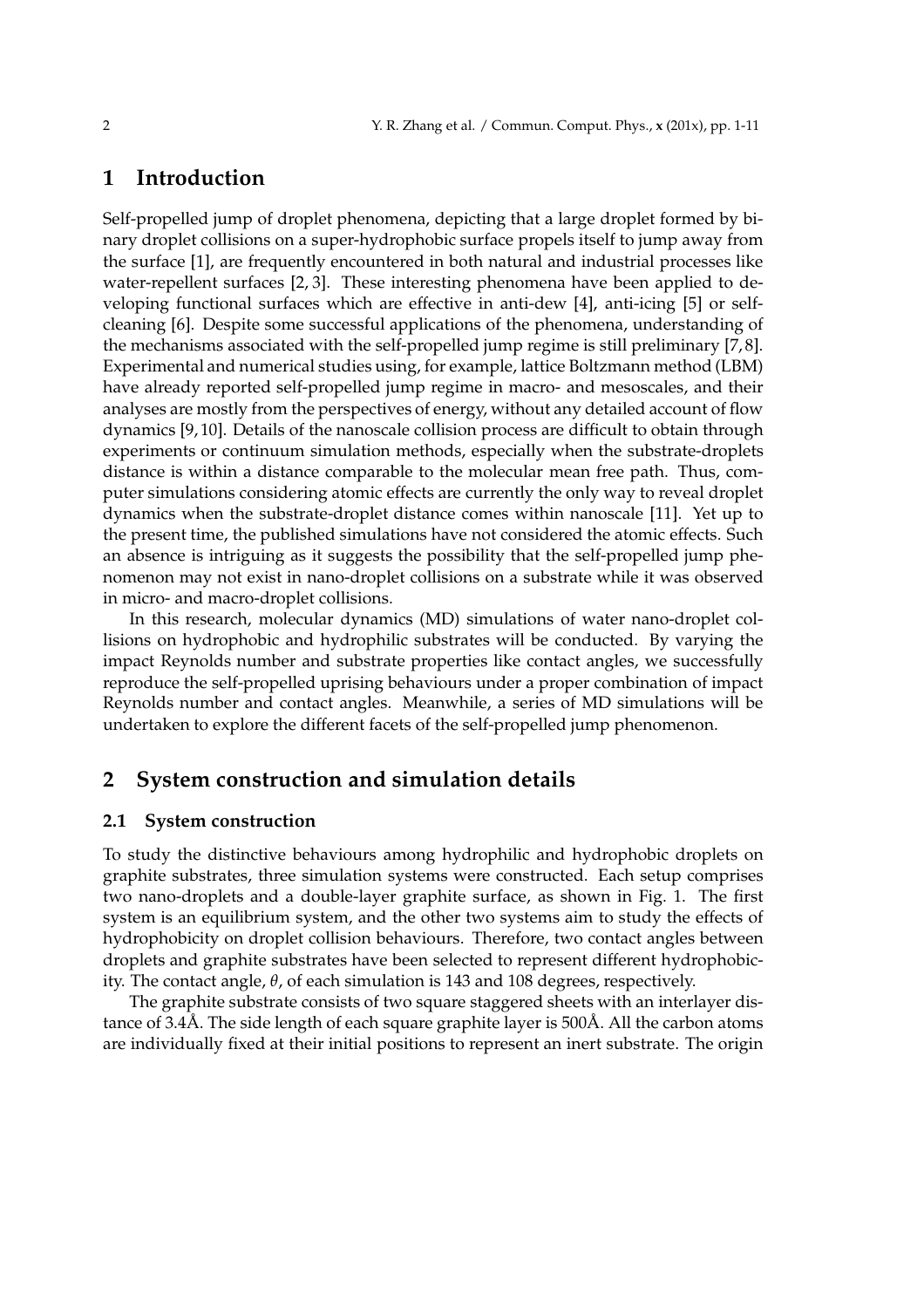

Figure 1: Two nano-droplets on a double-layer graphite substrate. (a) Initial setup of the equilibrium simulation system. (b) Two droplets equilibrated on the substrate with contact angle of 143◦ . (c) Two droplets equilibrated  $\frac{1}{2}$  on the substrate with contact angle of  $108^\circ$ .

of the *x* direction is set at the left beginning of the graphite layers. Two identical water droplets with diameter of 10nm, were successively placed above the substrate with the distance between their centres of mass (COMs) of  $100\text{\AA}$ . The whole simulation system comprises 242,340 atoms in total.

### **2.2 Simulation details**

The TIP3P water model [12, 13] was chosen for the intermolecular potential of water molecules. The interactions between water molecules include Coulombic and Lennard-Jones (L-J) potential, and detailed parameters can be referred to [14,15]. The water-carbon interactions were calculated from the oxygen-carbon L-J potentials [16], as shown in Eq. (2.1). In Eq. (2.1), *r* is the distance between any two atoms, and *σ* and *ε* represent the zero energy separation distance and the minimum energy, respectively. The subscripts *i* and *j* are the atom indexes. By varying the coefficients, *σ* and *ε* of Lennard-Jones (L-J) potentials (Eq. (2.1)), different contact angles between droplets and the graphite substrate were mimicked. Detailed L-J coefficients under different contact angles are listed in Table 1.

$$
U_{ij} = 4\varepsilon_{ij} \left[ \left( \frac{\sigma_{ij}}{r_{ij}} \right)^{12} - \left( \frac{\sigma_{ij}}{r_{ij}} \right)^{6} \right].
$$
 (2.1)

Periodic boundary conditions were applied to all three directions and a cut-off distance of 16Å was adopted. Trial simulations have been conducted to make sure that the cutoff distance in the presented simulations has no effect on the simulation results. A time step of 1fs was deemed suitable [17] and kept constant for all simulations in the present study.

Parallel equilibrium simulations of droplets and graphite substrate with different coefficients as listed in Table 1 were conducted before the collision simulations. In the equilibrium simulations, the two droplets were initially placed above the substrate with their COMs  $6\text{\AA}$  higher than the graphite surfaces (as shown in Fig. 1(a)). All equilibrium simulations were undertaken at the temperature of 300K, and the canonical ensembles (NVT) were employed. Each equilibrium simulation lasted for 2ns to ensure the equilibrium of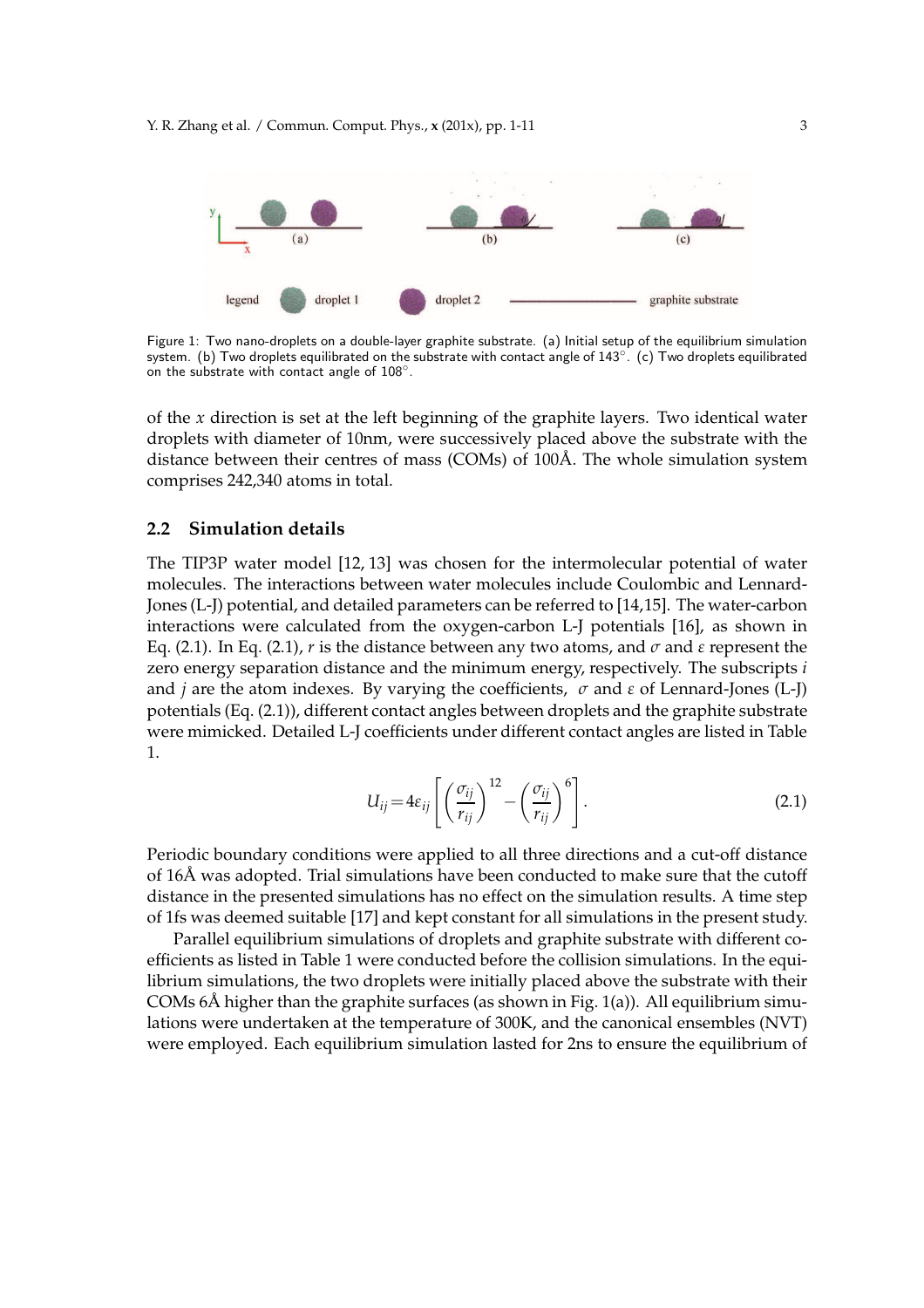| atom  |             | $\sigma/\rm{A}$ $\epsilon$ kcal·mol <sup>-1</sup> | $\theta$ / $\circ$ |
|-------|-------------|---------------------------------------------------|--------------------|
| $H-C$ |             | 0                                                 | 108 and 143        |
|       | $O-C$ 3.190 | 0.07493                                           | 108                |
| $O-C$ | 3.190       | 0.04496                                           | 143                |

Table 1: Values of potential parameters [18].

the system. Due to the different coefficients used in equilibrium simulations, the droplets and the substrate finally formed different contact angles as shown in Figs. 1(a) and (b). After equilibrium simulations, each droplet was then assigned the same impact velocity along the *x* direction. Meanwhile, a series of MD simulations with varying impact velocity were carried out to explore the droplet behaviours on the graphite substrate.

All the MD simulations are performed on the platform of LAMMPS [19], and carried out on ARCHER, the UK national supercomputing service. The visualisation of the molecular dynamics simulation is aided by the Visual Molecular Dynamics package [20].

## **3 Results and discussion**

#### **3.1 Reproduction of self-propelled jump behaviours by MD simulations**

Droplet collisions on a hydrophobic substrate with a droplet-substrate contact angle of 108◦ were first simulated. Impact Reynolds number (*Re*), as defined in Eq. (3.1), was used to describe the droplet velocities and the interactions between droplets and substrate. In Eq. (3.1),  $\rho$  is the density of the droplet, namely  $0.996 \times 10^3$ kg/m<sup>3</sup>. Macroscopic properties of water were selected to calculate *Re* numbers in Eq.  $(3.1)$ .  $\mu$  is the droplet dynamic viscosity, and we adopted the value of 851*µ*pa·s [21, 22]. *v* and *d* represent the droplet impact velocity and diameter, respectively. For simplification, droplets are treated as spheres despite deformations by the substrate

$$
Re = \frac{\rho v d}{\mu}.
$$
\n(3.1)

In the case of  $\theta$  = 108°, we simulated droplet collisions on the graphite substrate with impact Reynolds numbers varying from 10 to 21. Results have shown that only coalescence, rather than jump of droplets, is observed after the binary droplets collide within the given *Re* range. The failure to reproduce the jump of droplets may be due to the weak hydrophobicity of the substrate. Thus, cases with larger contact angles, in which the substrate possesses super-hydrophobicity, was conducted.

Binary collisions were then simulated on a hydrophobic substrate with a dropletsubstrate contact angle of 143◦ at different Reynolds numbers. When *Re* equals 11.7, the droplets coalesce (Fig. 3(a)) as happened in the case with the contact angle of  $108°$ .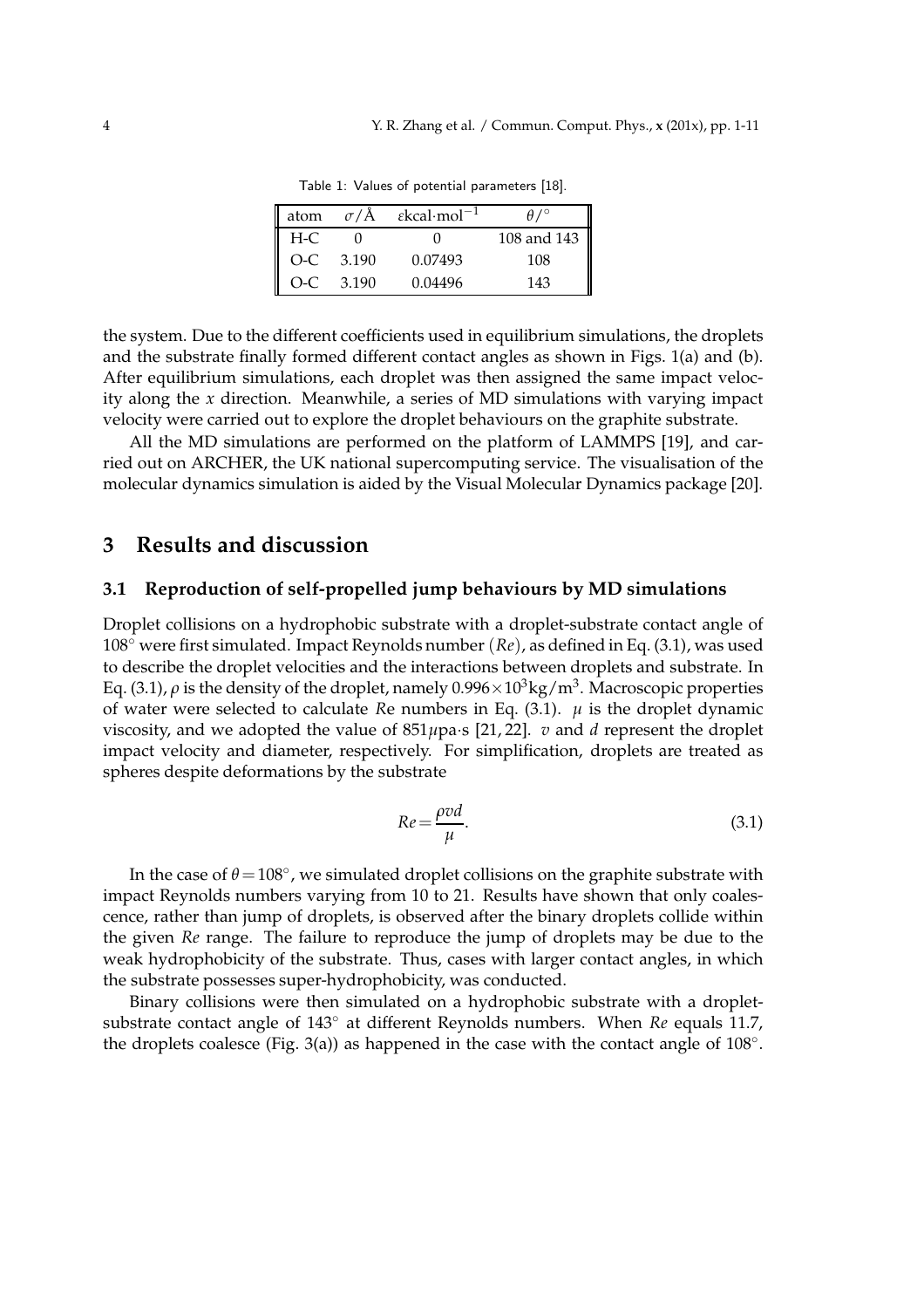

Figure 2: Droplet collisions on the substrate with contact angle of 108 degrees. Impact Reynolds number is (a) 10; (b) 14; (c) 17.5; (d) 21.

However, when *Re* increases to 17.5, an interesting phenomenon of the coalesced droplets jumping above the substrate was observed (Fig. 3(b)).

Three key stages can be identified in the jump process. The position of centre of mass (COM) of either separate droplet or merged droplet along the *z*-direction (*ZCOM*) is adopted to help understand the droplet behaviours. At the very beginning (*t*=0∼15*ps*), the two droplets approach, contact and fuse into each other. During this process, the average *ZCOM* of both droplets remains unchanged. The second stage (*t* =15∼45*ps*) is the union of the droplets and the preparation for the jump of the united droplets. As the two droplets permeate into each other, a large droplet with a peach shape is formed at *t*=30*ps*. Thereafter, the large repelling force from the impermeable substrate drives the basal water molecules to move upwards, thereby lifting the COM of the merged droplet and resulting in the increase of *ZCOM*. Meanwhile, the outline of the large droplet gradually changes from peach-like to rugby-like. In the last stage (*t*=45∼60*ps*), the rugby-like droplet detaches from the substrate as the COM moves upwards. Thus, this stage is also named the jump stage of the merged droplet. Since the simulations were conducted in vacuum, neither drag forces from ambient gases nor gravity of the droplet were considered. The droplet will finally move upwards at a constant velocity smaller than the impact velocity in the direction perpendicular to the substrate. Consequently, an increase in distance between the droplet and the substrate, namely  $Z_{COM}$ , can be obviously observed in the jump stage. The whole process including three aforementioned stages can spontaneously occur, so we name this process "self-propelled jump regime", which is also consistent with previous naming conventions [23].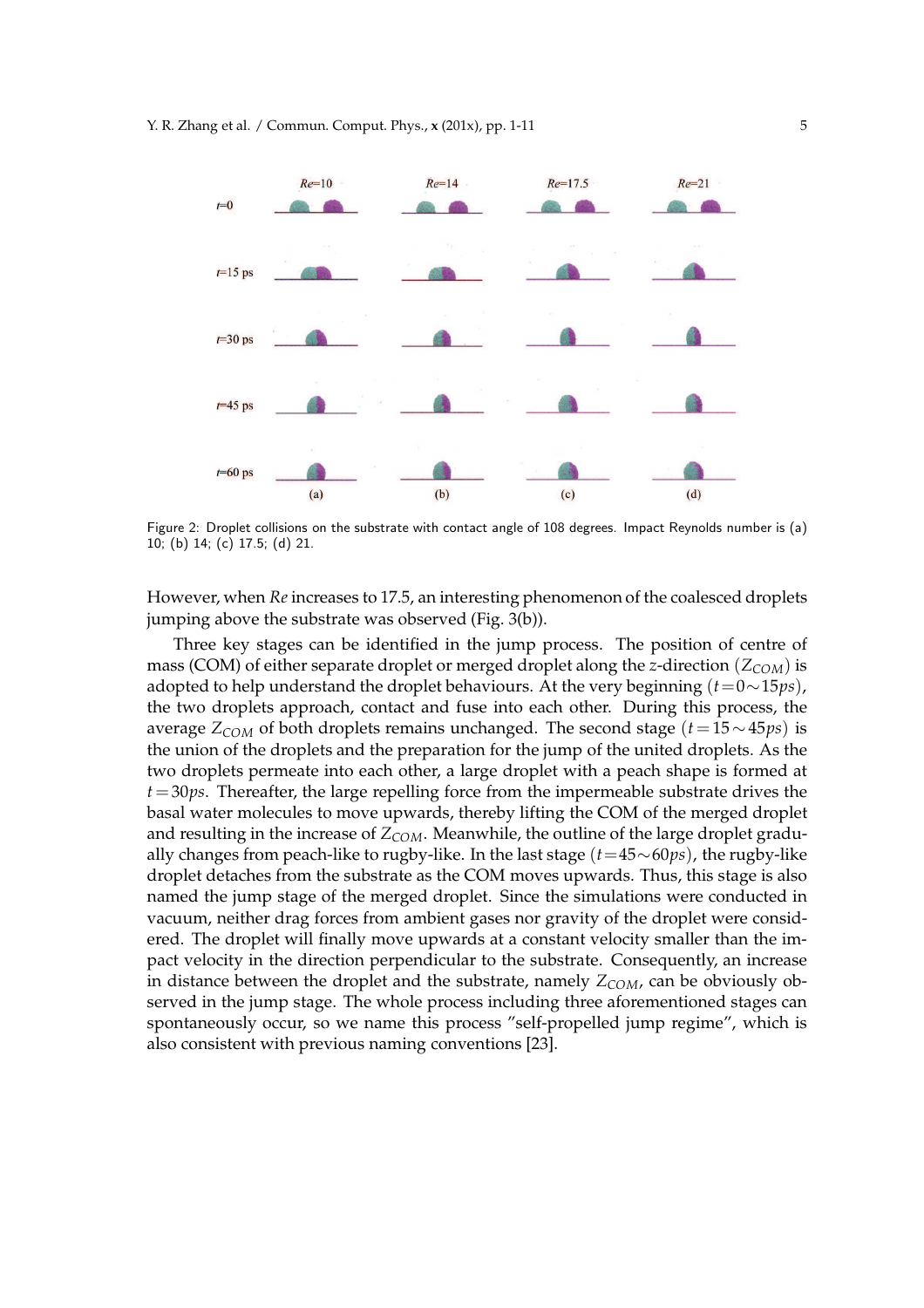

Figure 3: Droplet collisions on the substrate with contact angle of 143 degree. The impact Reynolds number is  $(a)$  11.7; (b) 17.5.

### **3.2 Explanation for self-propelled jump regime**

Self-propelled jump phenomena of droplets have been reported in experimental and mesoscopic studies. In these studies, Ohnesorge number (*Oh*) was adopted to depict the movement features, especially as a criterion to judge the occurrence of the self-propelled jump regime [24]. *Oh* is defined to relate the dynamic behaviours with forces and material properties, and can be calculated by Eq.  $(3.2)$ , where  $\sigma$  represents the droplet surface tension with a value of 71.7mN/m [25]

$$
Oh = \frac{\mu}{\sqrt{\rho \sigma d}}.\tag{3.2}
$$

In [26], experimental and LBM studies found that self-propelled jump only occurs when *Oh* is smaller than 0.217 [26]. However, in the present simulation where the water droplets have diameters of 10nm and *Re* is 17.5, the corresponding *Oh* is already 1.418 while the self-propelled jump behaviours can still be observed. The discrepancy indicates that the criteria to judge the occurrence of the self-propelled jump regime from experimental and mesoscopic may not be applicable to microscopic binary collisions.

To understand the jump process in depth, we scrutinize the droplet velocity fields at key instants. To calculate the velocity distribution of droplets, we map the molecules from the Lagrangian system into the Eulerian system, which can be divided into the following steps: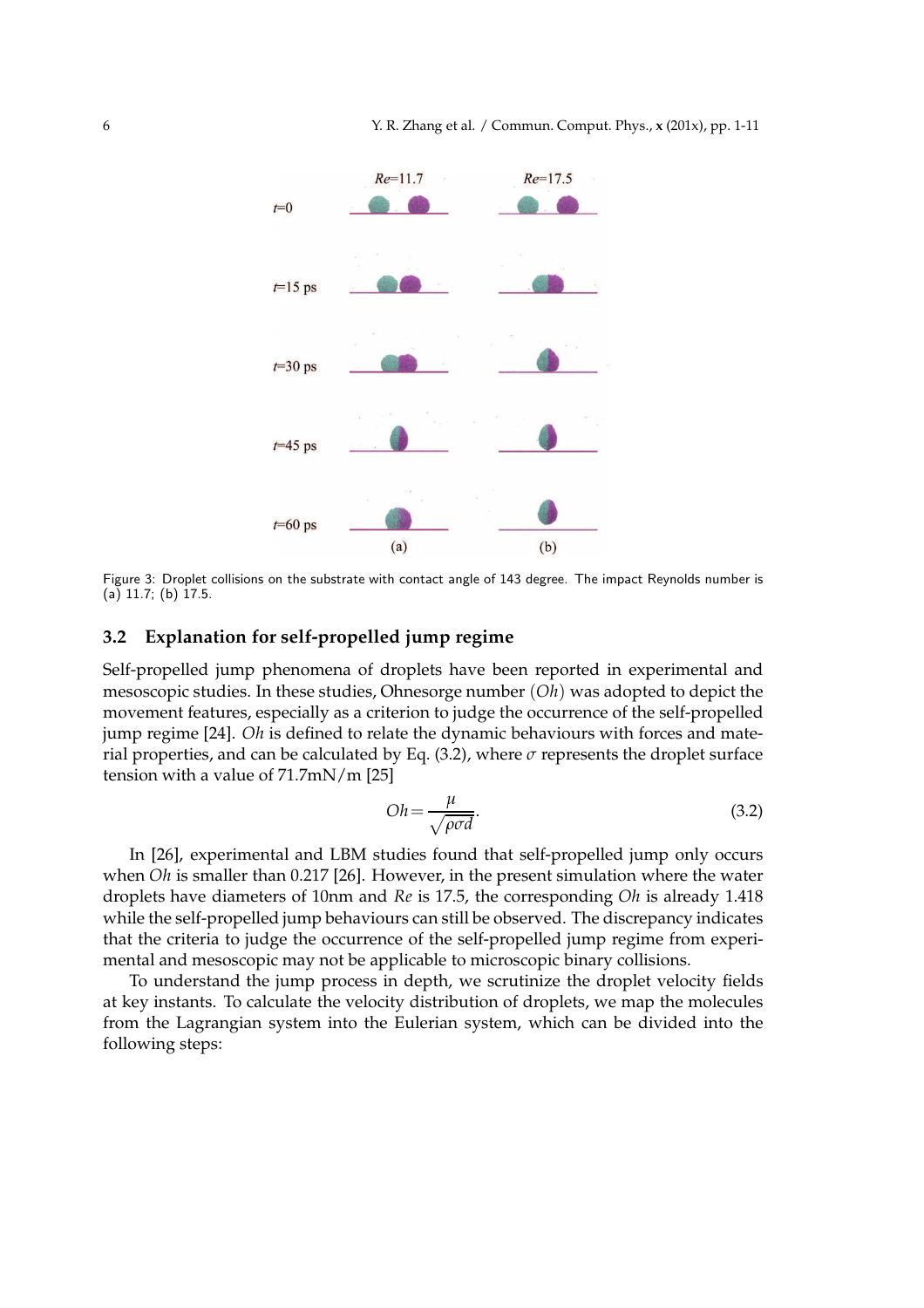- a. Drawing a box that contains the calculation zoom, and cutting the box into  $N_x \times N_y \times$ *N<sup>z</sup>* mesh.
- b. Counting number of molecules and total velocity in each cell as the number density.
- c. Calculating the average velocity in each cell (total velocity divided by number of molecular).
- d. Normalizing density.

When setting cell numbers, it is worth noting that the cell size should be large enough to contain at least 5 molecules for the droplet region. By using this method, instantaneous droplet velocity fields at key instants are shown in Fig. 4. In the first stage, when the two droplets are approaching each other  $(t = 0 \sim 15 \text{ps})$ , the orientations of droplet velocities are horizontal as expected. In the second stage (*t* = 15 ∼ 45*ps*) when the two droplets collided, and the kinetic energy of droplets dissipates during collision and the horizontal velocities of both droplets decrease significantly. The presence of the substrate sterically



Figure 4: Droplet velocity fields during the whole jump regime process.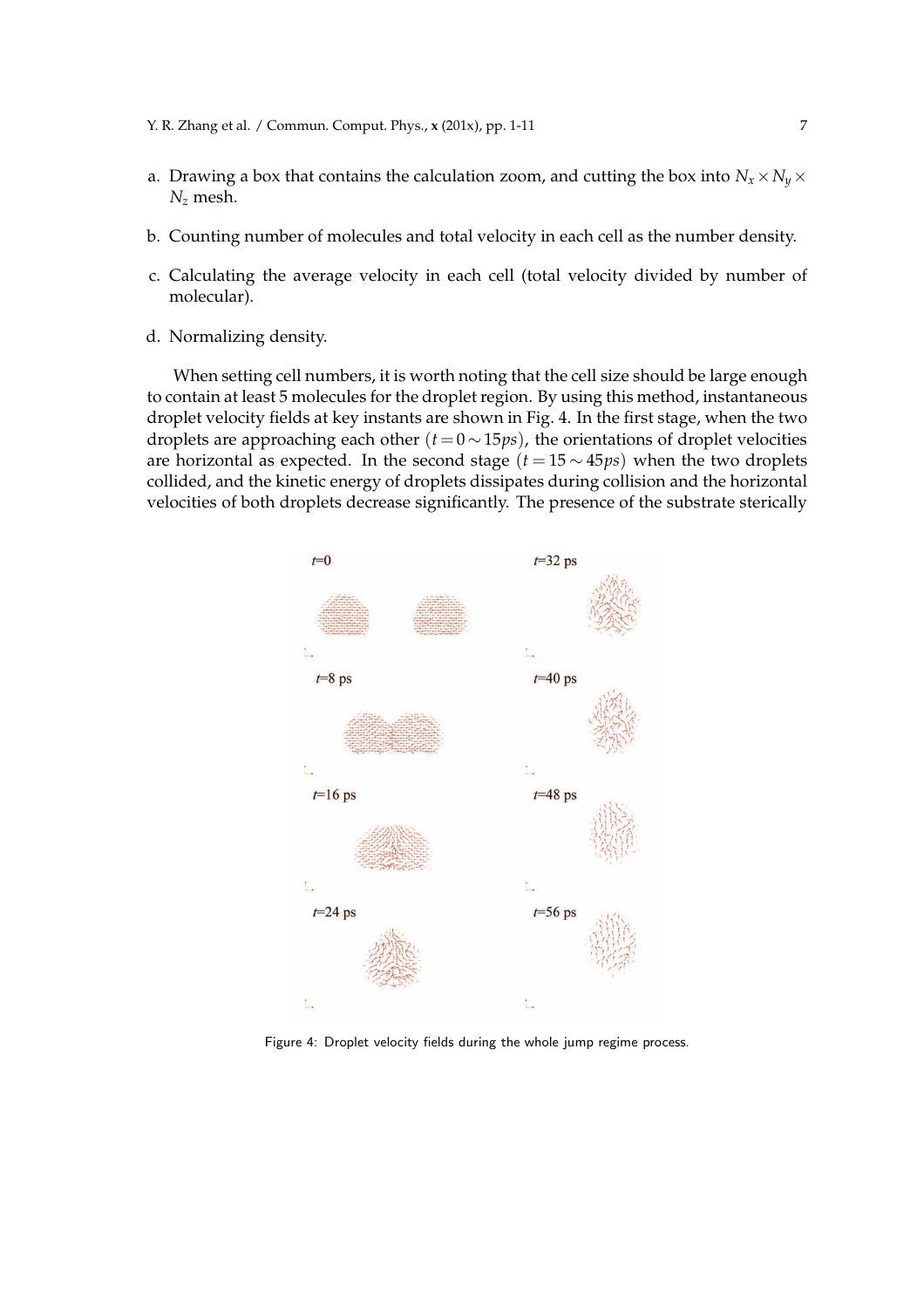hinders the water molecules in the merged region to move downwards, resulting in water being stacked on the substrate surface as well as the peach-like shape of the droplet. Meanwhile, vertical velocities are generated due to the steric hindrance of substrate as well as the repelling force from substrate. In the third stage  $(t = 45 \sim 60 \text{ps})$ , when the rugby-like droplet detaches from the substrate, the velocity fields mostly become vertically orientated.

#### **3.3 Influencing parameters of self-propelled jump regime**

As shown previously (see Fig. 2 and Fig. 3), the contact angle and impact Reynolds num-*ș ș* ber of droplets are both key parameters which may influence the droplet behaviours. Thus, parallel simulations with varying contact angles and impact Reynolds numbers have been conducted, and preliminary discussions are presented in the following section.

The values of *ZCOM* of droplets with contact angles of 143, 108 and 83 degrees and varying impact Reynolds numbers are investigated, as shown in Fig. 5.



Figure 5:  $Z_{COM}$  evolution with varying contact angles and Reynolds numbers.

#### **3.3.1 Impact Reynolds number**

The two curves with contact angle of  $143^{\circ}$  in Fig. 5, together with the aforementioned in silica experimental results shown in Fig. 3, indicate that in our studies the self-propelled jump phenomenon is observed (Fig. 3(b)) only when two droplets collide on superhydrophobic substrate with a contact angle of 143◦ and *Re* of 17.5.

In the low *Re* case  $(Re = 11.7)$ , the moderate collision between two droplets results in relatively smaller deformation and correspondingly a slighter lifting of droplet COM, compared with the high Reynolds number case (*Re*=17.5). So in Fig. 5, the *ZCOM* curve in the case of *Re* being 11.7 is mostly beneath that of *Re* being 17.5. Meanwhile, when *Re* is small, the mild kinetic energy and the insufficient hindrance on droplet deformation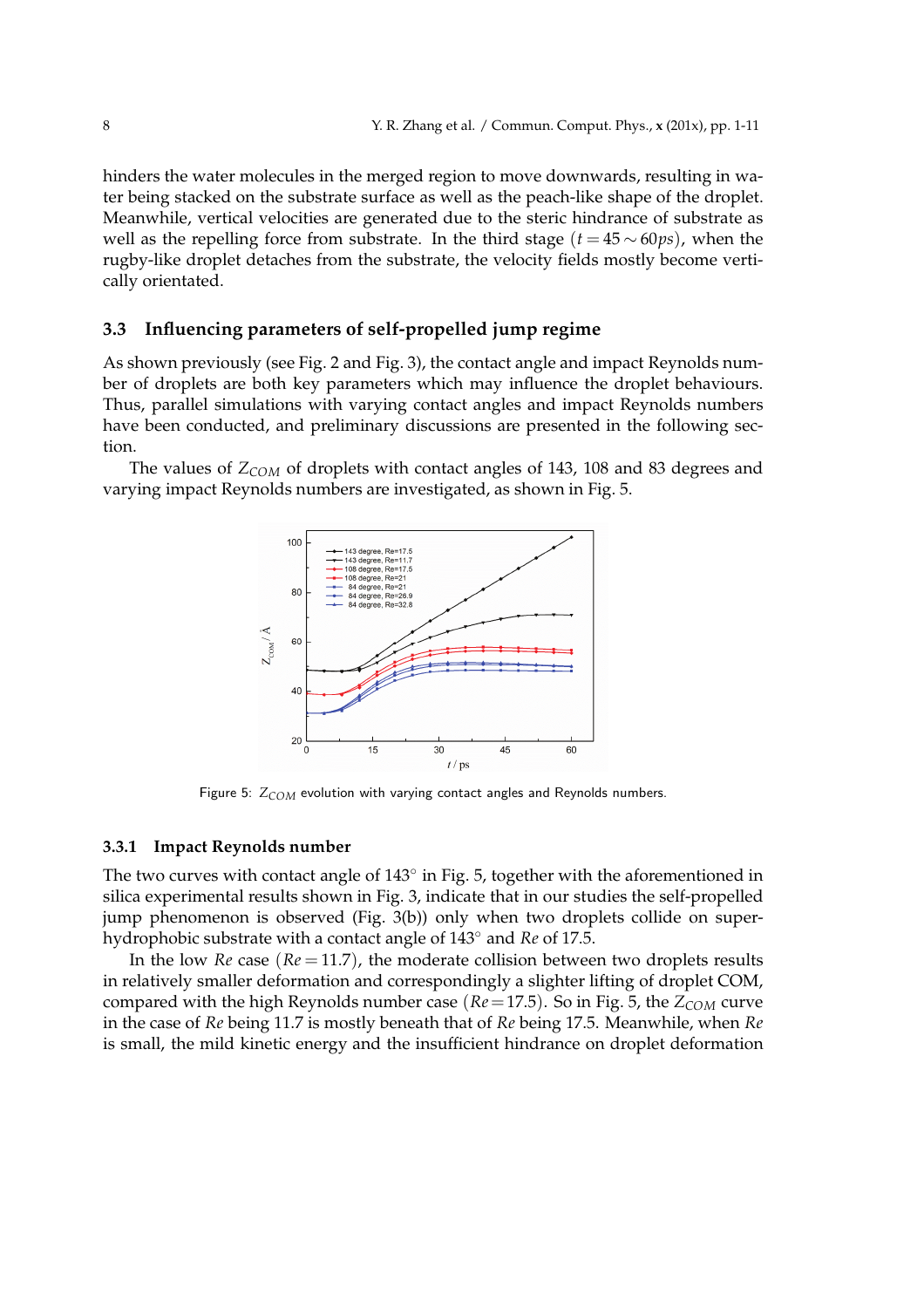by the substrate fail to drive the merged droplet bounce off the substrate, so *ZCOM* curve in the case of *Re* being 11.7 gradually flattens as the simulation goes. Therefore, collision with high impact Reynolds numbers is a premise for the self-propelled jump of droplet.

#### **3.3.2 Contact angle**

We decrease the contact angle from 143◦ to 108◦ with the unchanged *Re* of 17.5. Unfortunately, no self-propelled jump phenomenon is detected with contact angle of 108°. Even though we then increase the Reynolds number to 21, self-propelled jump phenomenon does not appear either, as the red curves show in Fig. 5. However, we can still find that the increase in Reynolds number trends to lift the droplet COM higher due to the larger deformation potential after collision. For example, when *<sup>θ</sup>* <sup>=</sup>108◦ and *Re*=21, the *<sup>Z</sup>COM* change between the final and the initial states is  $19\text{\AA}$ , while its  $Re = 17.5$  counterpart only has a  $Z_{COM}$  increase of 17Å.

We finally conducted simulations with contact angle *θ*=84◦ under which the graphite substrate performs hydrophilic properties with droplets. As the blue lines shows in Fig. 5, the binary collisions on the substrate only follow the coalescence rather than the selfpropelled jump regime regardless of how large the Reynolds numbers are. Moreover, as expected, the *ZCOM* changes between the final and the initial states increase with *Re*.

Moreover, when the Reynolds number equals 21, the  $Z_{COM}$  change in the  $\theta = 84^\circ$  case is 17Å while its  $\theta = 108^\circ$  counterpart is 19Å. The smaller  $\widetilde{Z_{COM}}$  change of  $\theta = 84^\circ$  case can be attributed to the hydrophilic properties of the substrate. The attractive interplay between the hydrophilic substrate and the droplets pulls the droplet COM towards the surface, leading to a smaller *ZCOM* increase. For this reason, it can be deduced that the self-propelled jump regime may never occur on hydrophilic surfaces.

In summary, the self-propelled jump regime only happens when binary droplet collisions take place on a super-hydrophobic surface and with high impact Reynolds numbers. Droplets moving under high impact Reynolds numbers carry large kinetic energy which can be converted into large deformation potential. Meanwhile, the superhydrophobic substrate surface sterically hinders the deformation of droplet from permeating through the substrate; on the other hand, the repelling interactions between the super-hydrophobic substrate and the liquid molecules drive the droplet COM away from the substrate surface.

## **4 Conclusions**

Molecular dynamics simulations of droplet collisions on graphite substrates with different contact angles and Reynolds numbers have been conducted. The self-propelled jump phenomenon of nanoscale droplets has been reproduced for the first time by MD. Results show that binary droplet collisions with high impact Reynolds numbers on superhydrophobic substrates are most likely to lead to the self-propelled jump phenomenon. Furthermore, parametric studies indicate that the criterion based on the *Oh* number de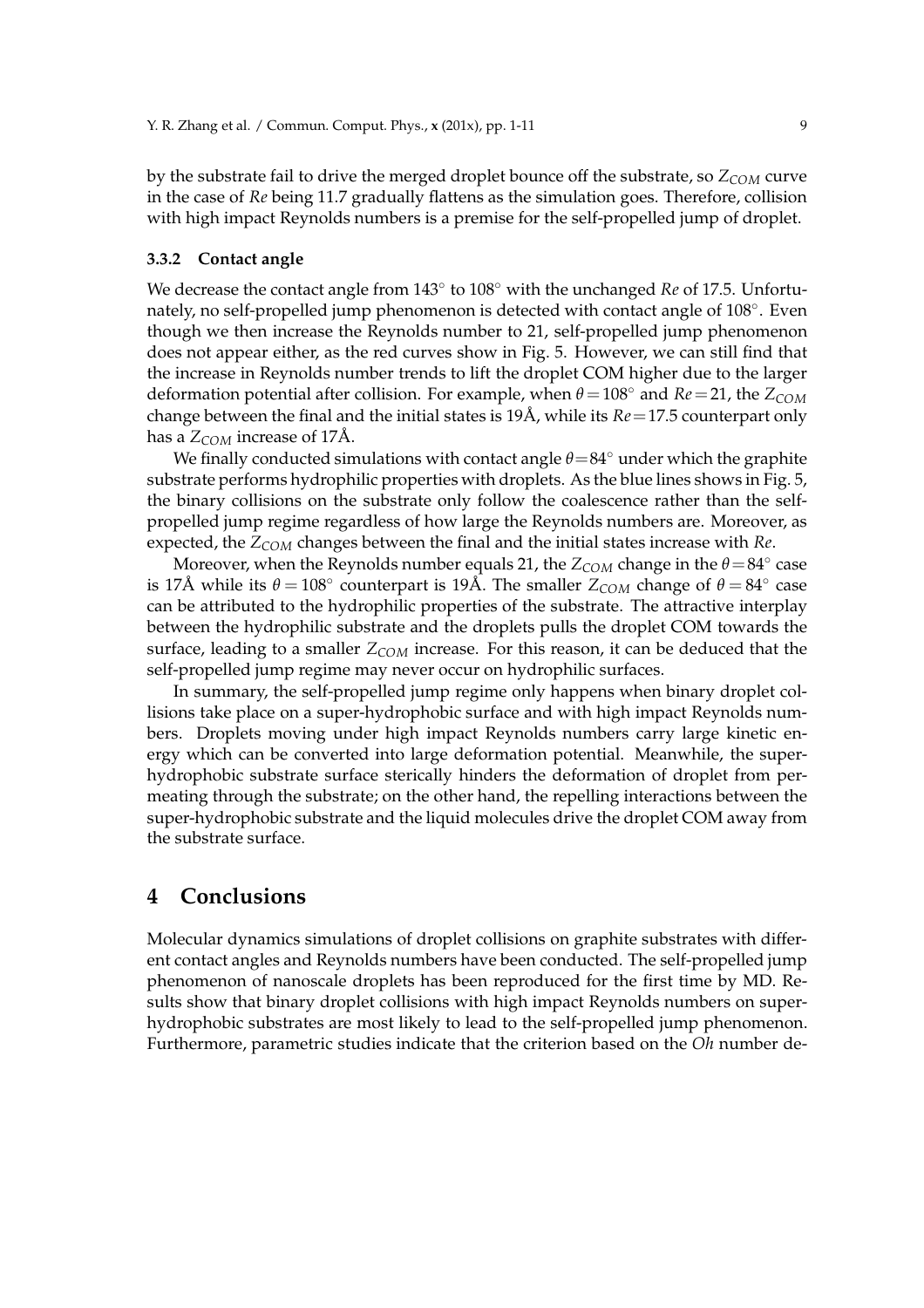rived from the mesoscopic self-propelled jump regime is insufficient to precisely predict a nanoscale self-propelled jump phenomenon. The present study shows that the impact Reynolds number and the substrate properties like contact angle should serve as additional criteria for the occurrence of the self-propelled jump behaviours. In further investigations, a complete regime map and criteria for predicting nano-scale droplet collision and jump behaviours on substrates will be developed. Finally, it is worth pointing out that MD can only be used to investigate a system with nano-droplets due to the limitation imposed by computational cost considerations. On the other hand, experimental results on self-propelled droplet jump have employed micro-droplets. There is therefore no direct comparison between our MD results and experimental observations. Nevertheless, it is quite reassuring that MD has shown the existence of self-propelled jump of nano-droplets, which should be due to the same mechanism as that behind the selfpropelled jump of micro-droplets. It is hoped that future experimental work will confirm our findings.

# **Acknowledgments**

The authors gratefully acknowledge the support from the Major Project of the National Science Foundation of China (Grant No. 91441120) and the Center for Combustion Energy at Tsinghua University. The simulations were performed on the UK National Supercomputing Service ARCHER funded under the EPSRC Grant No. EP/J016381/1 and No. EP/L00030X/1.

#### **References**

- [1] J. B. Boreyko and C. H. Chen, Self-propelled dropwise condensate on superhydrophobic surfaces, Phys. Rev. Lett., 103(18) (2009), 4501–4501.
- [2] R. Helbig, J. Nickerl, C. Neinhuis and C. Werner, Smart skin patterns protect springtails, Plos One, 6(9) (2011), 120–120.
- [3] J. A. Watson, B. W. Cribb, H. M. Hu, and G. S. Watson, A dual layer hair array of the brown lacewing: repelling water at different length scales, Biophys. J., 100(4) (2011), 1149–55.
- [4] R. Enright, N. Miljkovic, A. Alobeidi, C. V. Thompson, and E. N. Wang, Condensation on superhydrophobic surfaces: the role of local energy barriers and structure length scale, Langmuir the Acs Journal of Surfaces & Colloids, 28(40) (2012), 14424–32.
- [5] J. B. Boreyko, and C. P. Collier, Delayed frost growth on jumping-drop superhydrophobic surfaces, Acs Nano, 7(2) (2013), 1618–1627.
- [6] K. M. Wisdom, J. A. Watson, X. Qu, F. Liu, G. S. Watson and C. H. Chen, Self-cleaning of superhydrophobic surfaces by self-propelled jumping condensate, Proceedings of the National Academy of Sciences of the United States of America, 110(20) (2013), 7992–7.
- [7] F. C. Wang, F. Yang and Y. P. Zhao, Size effect on the coalescence-induced self-propelled droplet, Appl. Phys. Lett., 98(5) (2013), 053112–053112–3.
- [8] J. B. Boreyko and C. H. Chen, Vapor chambers with jumping-drop liquid return from superhydrophobic condensers, Int. J. Heat Mass Transfer, 61(1) (2013), 409–418.